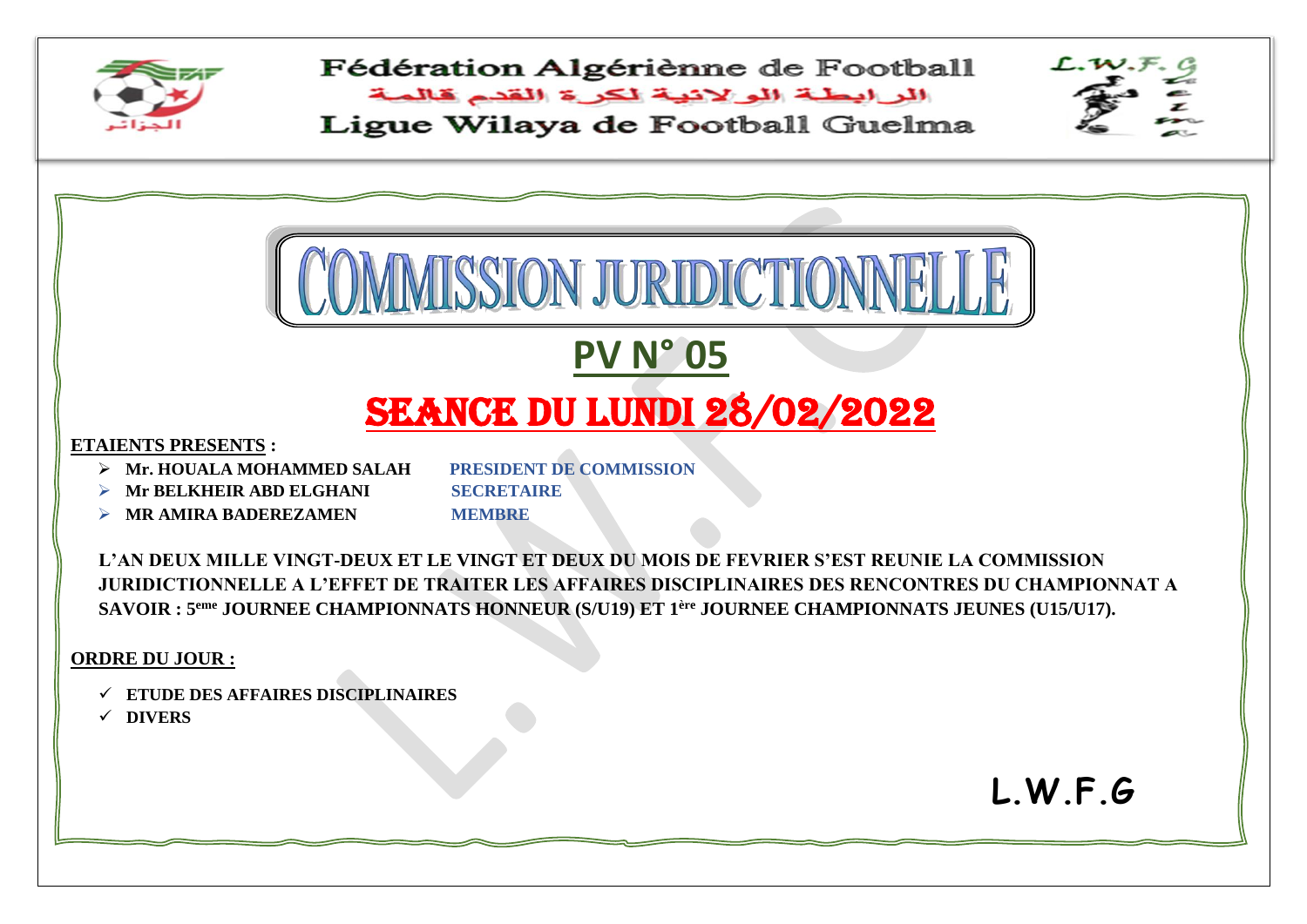



GUELMA le 06/03/2022

## COMMISSION WILAYA DE DISCIPLINE

**PV N∞ 5 SÈance du 28/02/2022 Saison 2021 / 2022 Championnat SENIOR**

## **Affaire N∞ 11 Rencontre ABN - OMG ( S ) Du 26/02/2022 (5 iËme journÈe)** Type Club Nom et Prénom Licence Sanction Nombre Motif Sanction Amende Article Date Effet **Championnat HONNEUR - - P.V N 5 JOUEUR ABN SAIOUDI ANIS 2402010 AVERTISSEMENT 1 COMPORTEMENT ANTI SPORTIF 100 01/03/2022 JOUEUR OMG CHAOUCH SALAH EDDINE 2401022 MATCH FERME DE 1 Match ferme CONTESTATION DE DECISION** 1 000,00 DA 101 **01/03/2022 ABN = AB NECHMAYA OMG = OM GUELMA** GUELMA Le 06/03/2<br>
Saison 2021/2022<br>
Championnat HONNEUR - -<br>
Nombre Motif Sanction<br>
1 COMPORTEMENT ANTI SPORTIF<br>
1 Match ferme CONTESTATION DE DECISION<br>
1 Match ferme CONTESTATION DE DECISION<br>
1 Motif Sanction<br>
1 Motif Sa

| <b>Affaire N</b> 12 |              | Rencontre ESAA - JAR (S) Du 26/02/2022                   |         | (5 ième journée)      |        | <b>Championnat HONNEUR - -</b>                                                                                           |        |            | P.VN <sub>5</sub> |
|---------------------|--------------|----------------------------------------------------------|---------|-----------------------|--------|--------------------------------------------------------------------------------------------------------------------------|--------|------------|-------------------|
| Type                | Club         | Nom et Prénom                                            | Licence | Sanction              | Nombre | <b>Motif Sanction</b>                                                                                                    | Amende | Article    | Date Effet        |
| <b>JOUEUR</b>       | <b>ESAA</b>  | <b>KELIAA HEYTHEM</b>                                    | 2436105 | <b>AVERTISSEMENT</b>  | 1      | <b>COMPORTEMENT ANTI SPORTIF</b>                                                                                         |        | 100        | 01/03/2022        |
| <b>JOUEUR</b>       | <b>JAR</b>   | <b>HADDAM AYOUB</b>                                      | 2432001 | <b>AVERTISSEMENT</b>  | 1      | <b>COMPORTEMENT ANTI SPORTIF</b>                                                                                         |        | <b>100</b> | 01/03/2022        |
| <b>JOUEUR</b>       | <b>JAR</b>   | <b>BOUAZIZ OUSSAMA</b>                                   | 2432012 | <b>AVERTISSEMENT</b>  | 1      | <b>COMPORTEMENT ANTI SPORTIF</b>                                                                                         |        | <b>100</b> | 01/03/2022        |
|                     |              | $ESAA = ESAIN ARKO$                                      |         | $JAR = JAIN REGADA$   |        |                                                                                                                          |        |            |                   |
|                     |              |                                                          |         |                       |        |                                                                                                                          |        |            |                   |
|                     |              |                                                          |         |                       |        |                                                                                                                          |        |            |                   |
| <b>Affaire N 13</b> |              | Rencontre USABB - WAM (S) Du 26/02/2022 (5 ième journée) |         |                       |        | <b>Championnat HONNEUR - -</b>                                                                                           |        |            | P.VN <sub>5</sub> |
| Type                | Club         | Nom et Prénom                                            | Licence | Sanction              | Nombre | <b>Motif Sanction</b>                                                                                                    | Amende | Article    | Date Effet        |
| <b>JOUEUR</b>       | <b>USABB</b> | <b>ARAISSIA ZAKI</b>                                     | 2414002 | <b>AVERTISSEMENT</b>  | 1      | <b>COMPORTEMENT ANTI SPORTIF</b>                                                                                         |        | 100        | 01/03/2022        |
|                     |              | $USABB = USABB$                                          |         | $WAM = WAIN MAKHLOUF$ |        |                                                                                                                          |        |            |                   |
|                     |              |                                                          |         |                       |        |                                                                                                                          |        |            |                   |
|                     |              |                                                          |         |                       |        |                                                                                                                          |        |            |                   |
|                     |              |                                                          |         |                       |        |                                                                                                                          |        |            |                   |
|                     |              |                                                          |         |                       |        |                                                                                                                          |        |            |                   |
|                     |              |                                                          |         |                       |        | Siège Social : CITÉ BENSOUILAH BT 7 N 7 Téléphone : 037.14.55.20 Email : lwfootguelma@gmail.com Site : www.lwfguelma.org |        |            | 1/2               |
|                     |              |                                                          |         |                       |        |                                                                                                                          |        |            |                   |
|                     |              |                                                          |         |                       |        |                                                                                                                          |        |            |                   |

| <b>Affaire N</b> 13 |              |                      | Rencontre USABB - WAM $(S)$ Du $26/02/2022$ |                       | (5 ième journée) | <b>Championnat HONNEUR - -</b>   |        | $P. VN$ 5 |            |  |
|---------------------|--------------|----------------------|---------------------------------------------|-----------------------|------------------|----------------------------------|--------|-----------|------------|--|
| Type                | Club         | Nom et Prénom        | Licence                                     | Sanction              | Nombre           | <b>Motif Sanction</b>            | Amende | Article   | Date Effet |  |
| <b>JOUEUR</b>       | <b>USABB</b> | <b>ARAISSIA ZAKI</b> | 2414002                                     | <b>AVERTISSEMENT</b>  |                  | <b>COMPORTEMENT ANTI SPORTIF</b> |        | 100       | 01/03/2022 |  |
|                     |              | $USABB = USABB$      |                                             | $WAM = WAIN MAKHLOUF$ |                  |                                  |        |           |            |  |